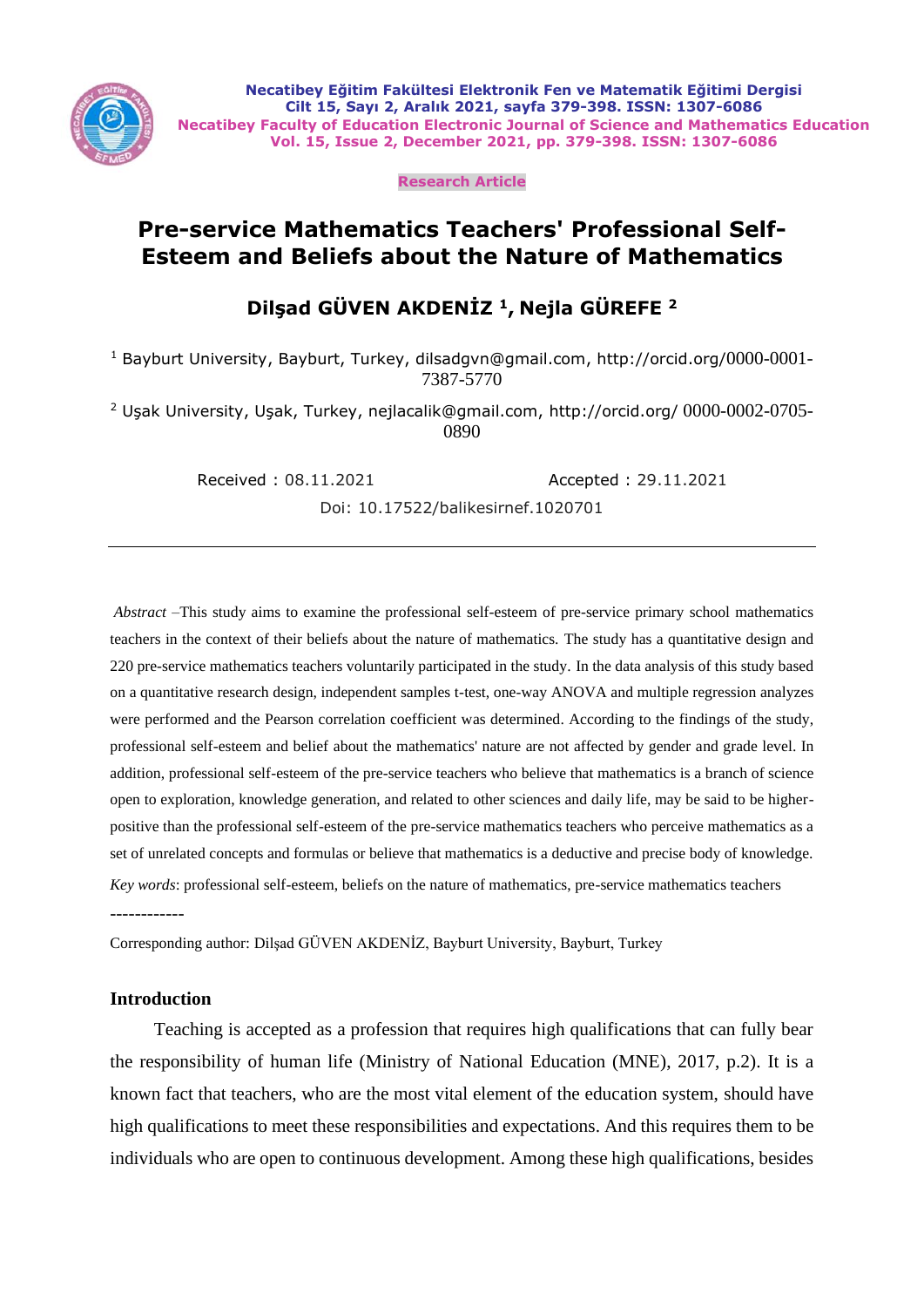professional knowledge and skills, the "attitude and values" competence expects teachers to respect individual and cultural differences, value each student, be a role model for students with their attitudes and behaviors, be empathetic and tolerant in human relations, do their profession lovingly and willingly, to make self-evaluation, be open to communication and cooperation, to protect professional commitment and dignity by complying with professional, ethical principles and more (MNE, 2017). These concepts and principles (competence indicators) are closely related to how the teacher perceives themselves and their profession and how s/he values their profession, in other words, the professional self-esteem of the teacher. On the other hand, the necessity of teachers to have particular competencies in the field they teach requires a mathematics teacher to ensure professional development as a mathematics teacher and to have attitudes and values in the context of mathematics teaching. This raises the question of whether the value and dedication a mathematics teacher attributes to the teaching profession in the context of professional self-esteem are affected by the nature of mathematics. Beliefs about mathematics' nature, in fact, form the basis of beliefs about learning and teaching mathematics (Dede & Karakuş, 2014). And this then affects teachers' instructional behaviors and decisions about teaching (Abrosse et al., 2004; Handal, 2003; Thompson, 1992). This study aims to examine the professional self-esteem of pre-service primary school mathematics teachers in the context of their beliefs about the nature of mathematics. The study examined whether gender and grade level variables made a difference in pre-service teachers' beliefs about the nature of mathematics and their professional self-esteem levels. The relationship between belief in the mathematics' nature and professional self-esteem was investigated.

### *Self-Esteem and Professional Self-Esteem*

Self-esteem is an individual's evaluation of his or her own self. There are common elements used in the literature to define this concept. These elements make up the concept of competence, respect, worthiness, identity, belonging, security, etc. (Tabassum & Ali, 2012). Another important concept that can be evaluated as a reflection of self-esteem in an individual's life is professional self-esteem. The value and importance that an individual attributes to a profession is named professional self-esteem, even if it does not turn into a preference for herself/himself (Arıcak & Dilmac, 2003). Arıcak (1999) defined occupational self-esteem as "the individual's judgment of worthiness formed regarding the self-attributions accepted by the individual as related to the profession, whether or not it was transformed into a professional preference". It is stated that professional self-esteem is closely related to professional adaptation and professional satisfaction (Arıcak & Dilmaç, 2003). In fact, it was determined that pre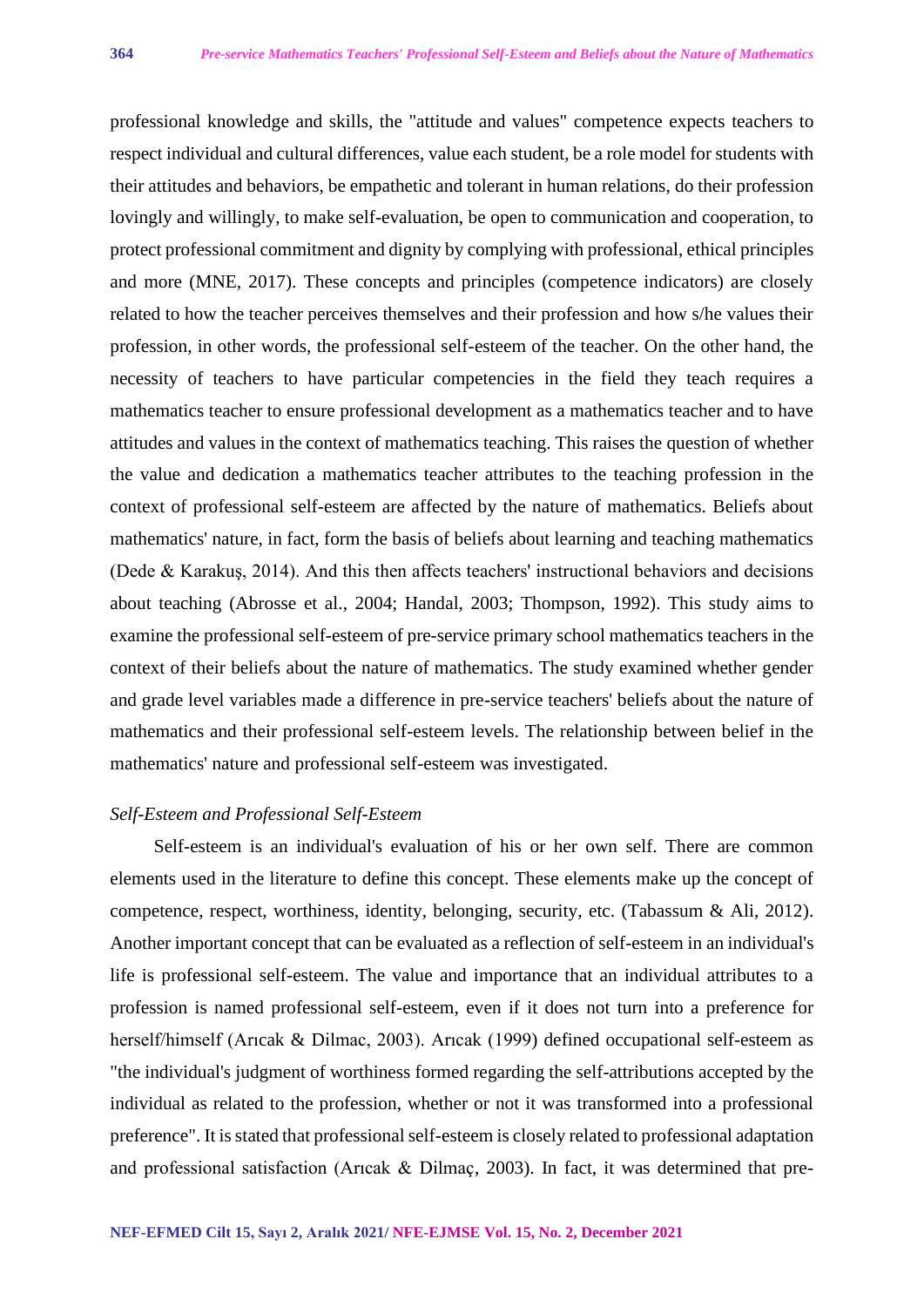school teachers with positive professional self-had developed empathic skills (Ceylan et al., 2009) that empathy is an essential skill for teachers to respond to the individual needs and differences of students. On the other hand, in a study conducted with teachers, it is found that professional self-esteem is closely related to professional burnout (Khezerlou, 2017). Khezerlou (2017) stated that this result means that a teacher with positive professional selfesteem will experience less emotional exhaustion, suffer less depersonalization, and spend more effort to succeed in their profession and improve themselves. On the other hand, it was determined that pre-active teachers with high professional self-esteem had increased life satisfaction (Aktac & Cetinkaya, 2019).

When examining the literature, it can be thought that there are more studies on teachers' professional self-esteem in the national literature compared to the international literature. It can be said that studies on professional self-esteem generally focus on health and education (e.g., Efilti & Çıkılı, 2017; Varol et a.,2020; Polat & Balaban, 2021). It is possible to say that especially pre-school (Polat & Balaban, 2021), special education (Efilti & Çıkılı, 2017), music (Tokinan, 2013), science (Aktaç & Çetinkaya, 2019), physical education, information technologies (Dursun et al., 2014) and primary education (Ünal & Şimsek, 2008), secondary education (Tabassum & Ali, 2012) teachers or pre-service teachers are studied in this field. While some of these studies directly examine the professional self-esteem of teachers or preservice teachers, some of them examine professional self-esteem, self-esteem, attitude towards the profession (Altunay & Yazıcı, 2021), the type of appointment to the teaching profession (Kurt & Demirpolat, 2020), professional resilience belief (Dönmez & Kavuncuoğlu, 2019), professionalism (Polat & Balaban, 2021), and life satisfaction (Aktaç & Çetinkaya, 2019). It is possible to say that the study is new to the literature in terms of examining pre-service mathematics teachers' professional self-esteem by associating it with their belief in mathematics' nature.

### *Beliefs about the Nature of Mathematics*

Beliefs are essential in learning and teaching mathematics (Ernest, 1989; Pajares, 1992; Thompson, 1992). Although there is no clear definition of belief in the literature (Beswick, 2005; McLeod & McLeod, 2002; Thompson, 1992), Philipp (2007) defined belief as understanding, assumption, or proposition that is considered to be true, and similarly, Richardson (1996) considered it as propositions that a person thinks to be true, Ponte (1994) as a phenomenon with solid emotional and selective components, which is a part of knowledge and shaped by experiences. Thompson (1992) claimed that belief equates to concepts,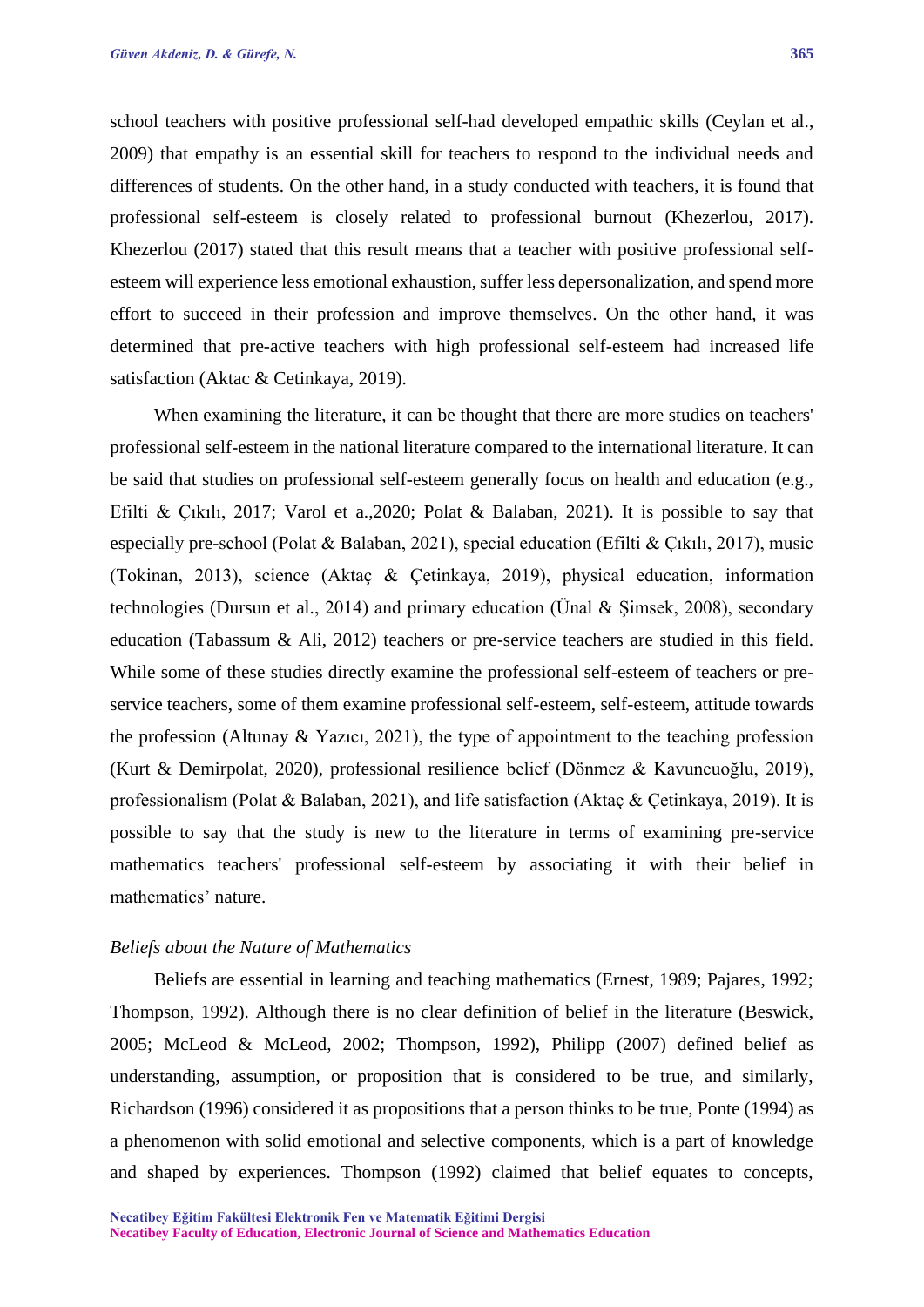meanings, propositions, rules, or mental images, while Schoenfeld (1985) stated that belief represents perceptions and cognitions. The common view in the definitions of belief in the literature is that belief is shaped by experiences (Ponte, 1994), it is personal (Philipp, 2007), it is based on emotional and cognitive (Pehkonen, 2004) foundations and can affect behaviors (Pajares, 1992; Philipp, 2007).

Belief in mathematics was expressed as reflecting experiences related to mathematical concepts (Hart, 1989; Thompson, 1984) and personal evaluations based on past experiences related to mathematics (Raymond, 1997). Researchers (Raymond, 1997; Op't Eynde et al., 2002) consider mathematical belief as beliefs about the nature of mathematics, learning, and teaching mathematics. Belief in the mathematics' nature is concerned with what mathematics does and its quality (Dede & Karakuş, 2014; Ernest, 1989). It was claimed that these types of beliefs are related to each other, and that belief in the nature of mathematics forms the basis of beliefs about learning and teaching mathematics (Dede & Karakuş, 2014; Philipp, 2007; Richardson, 1996; Thompson, 1992). Pajares (1992) emphasized that teachers' beliefs affect their perceptions, decisions, and performance in the lesson. Examining teachers' beliefs about mathematics can reveal their classroom activities, teaching processes, and classroom performances (Handal, 2003; Irez, 2007; Philippou & Christou, 1999). In that case, it is a matter of curiosity whether the belief in the mathematics' nature affects professional self-esteem (Altunay & Yazıcı, 2021), which affects the attitude towards the profession and motivation. In this sense, in the present study, determining the professional self-esteem of pre-service primary school mathematics teachers, who are the teachers of the future, in the context of their beliefs about the nature of mathematics was found to be important in terms of determining the possible effects of belief in the nature of mathematics, better recognizing the factors affecting professional self-esteem and making inferences for teacher education.

In this context, the questions to be answered in the study are:

- 1. Do primary school mathematics pre-service teachers' professional self-esteem and beliefs about the nature of mathematics differ significantly according to gender?
- 2. Do primary school mathematics pre-service teachers' professional self-esteem and beliefs about the nature of mathematics differ significantly according to grade level?
- 3. What is the relationship between primary school mathematics pre-service teachers' professional self-esteem and their beliefs about the nature of mathematics?
- 4. Do primary school mathematics pre-service teachers' beliefs about the nature of mathematics predict their professional self-esteem?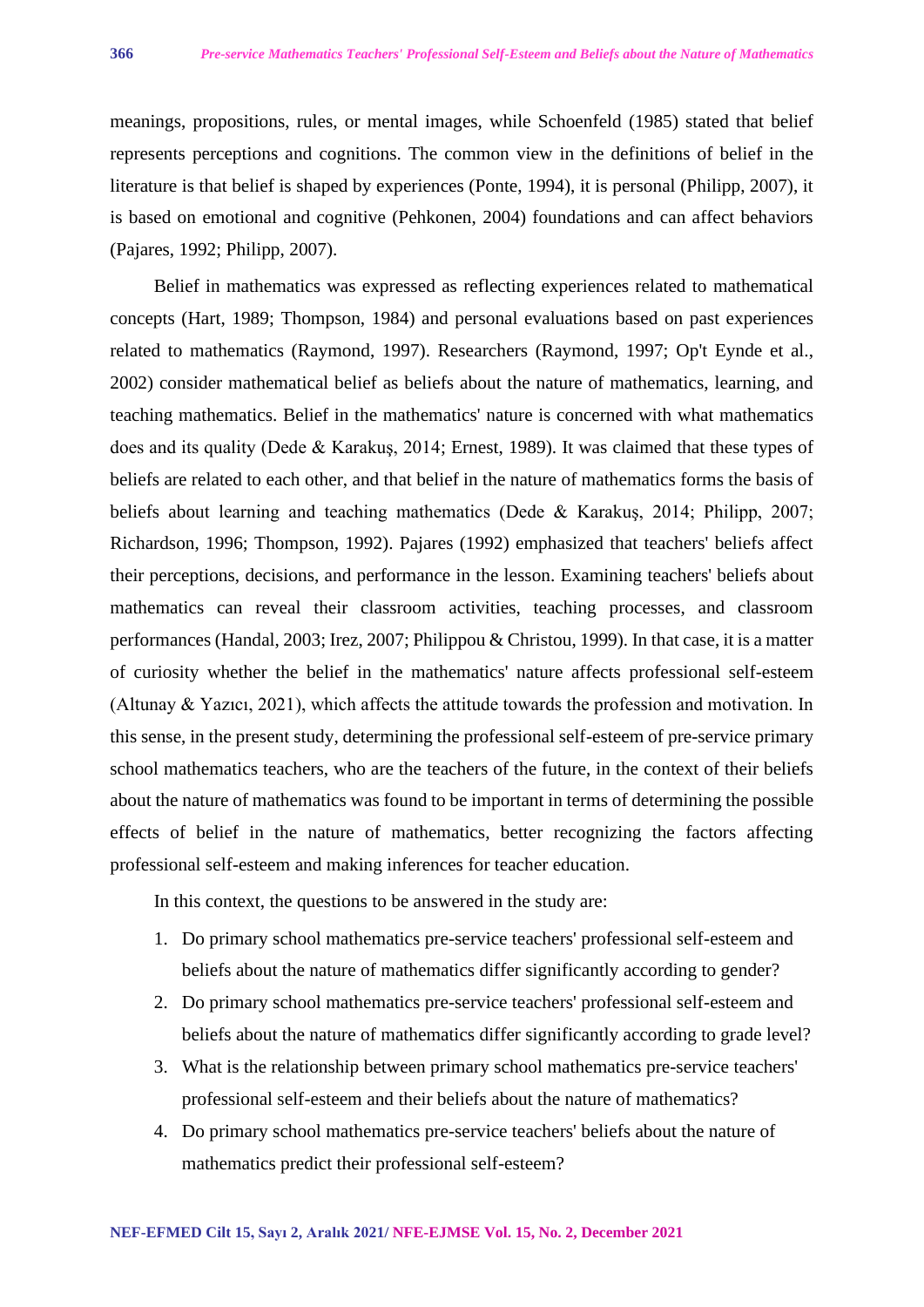### **Method**

### *Research Design*

In this study, the survey model, one of the quantitative research methods, was used in the data collection process. The preferred survey model is the cross-sectional survey model (Fraenkel et al., 2012), in which the data are collected from the sample at once, and the relational survey model.

### *Sample Group*

The study sample consisted of 220 pre-service teachers studying in the Department of Primary Mathematics Education of a university in the west of Turkey in the 2019-2020 spring semester. Of the 174 female and 46 male pre-service teachers, 60 are in the first grade, 47 are in the second grade, 57 are in the third grade, and 56 are in the fourth grade. Since the sample selection in the research is vital in representing the research results or significance in similar situations, the study group was determined according to the purposive sampling method, which is one of the non-random sampling methods. Here, too, the easily accessible case sampling method was preferred based on voluntariness. In the easily accessible sampling method, the researcher chooses close and easy to reach people for speed and practicality purposes (Merriam, 2009). Accordingly, all pre-service teachers studying in a mathematics education undergraduate program of a faculty were sent an invitation to participate, only 220 pre-service teachers volunteered to participate in the study.

### *Data Collection Tools and Process*

In the study, validity and reliability studies were conducted as data collection tools, and two different scales were used: the "Professional Self-Esteem Scale" developed by Arıcak (1999) and the "Belief Scale About the Nature of Mathematics" developed by Akyıldız and Dede (2019).

Mathematics Self-Esteem Scale: This scale, developed by Arıcak (1999), consists of 30 items. 14 of these items contain positive and 16 negative statements. The scale is in 5-point Likert type as "Strongly Agree (5)", "Agree (4)", "Undecided (3)", "Disagree (2)", and Strongly Disagree (1)". The lowest score possible on the scale is 30, and the highest score is 150. The scale has three dimensions: "Accepting the Profession", "Valuing the Profession", and "Belief in the Functionality of the Profession". The scale was applied to the study group to re-determine the validity and reliability values and the Cronbach alpha reliability coefficient was determined to be 92.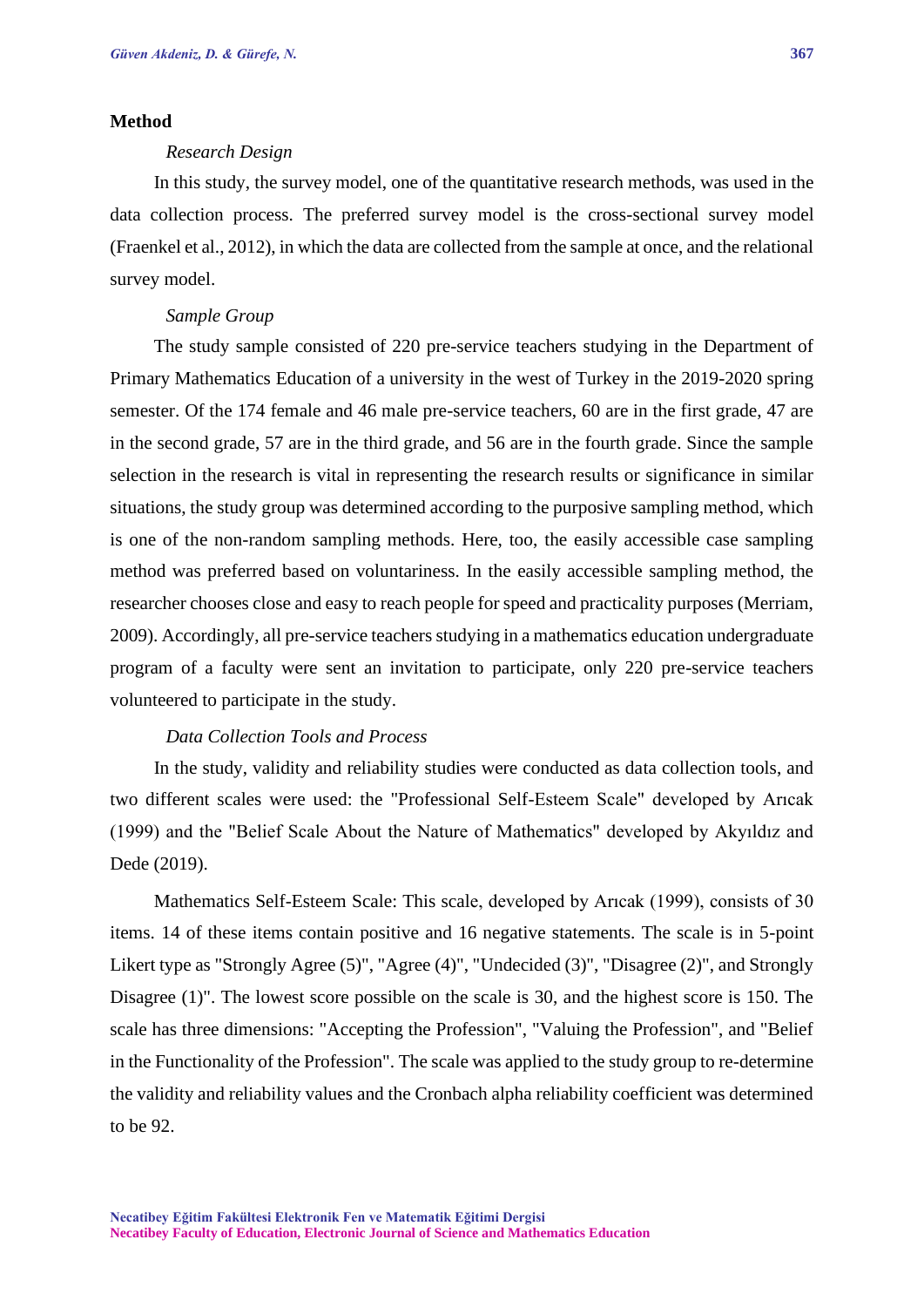The scale of Belief in the Nature of Mathematics: This scale, developed by Akyıldız and Dede (2019), consists of 41 items. The scale is in 5-point Likert scale as "Strongly Agree (5)", "Agree (4)", "Undecided (3)", "Disagree (2)" and "Strongly Disagree (1)". High scores obtained from the scale represent more advanced beliefs about the nature of mathematics. The scale has two dimensions: "Associated Belief" and "Dissociated Belief". Associated belief encompasses progression-oriented mathematics and function-oriented mathematics viewpoints obtained from semantic content analysis, while dissociated belief encompasses tool-oriented mathematics and goal-oriented mathematics perspective. Progress-oriented belief is focused on discovering mathematics and producing knowledge and is intertwined with other sciences. Function-oriented belief evaluates mathematics as a tool in daily life and is used to meet daily life needs. Tool-oriented belief, on the other hand, considers mathematics as the sum of unrelated concepts, operations, formulas, and rules, whereas goal-oriented belief considers mathematics as a systematic and completely abstract science consisting of definite information based on deduction (Akyıldız & Dede, 2019). The scale was applied to the study group to redetermine the validity and reliability values, and the Cronbach alpha reliability coefficient was found to be 84.

The study data were collected in the 2019-2020 spring semester, which coincided with the pandemic. Since the universities had distance education then, the pre-service teachers' data were collected via e-mail. The scales used in the study were created on the Google Forms platform and sent to the pre-service teachers' e-mails, and the researcher informed them about the voluntary basis and the confidentiality of the participants. In addition, the researcher stated that there is no time limit for the pre-service teachers to answer the items on the scale. It was accepted that the pre-service teachers answered the statements on the scale correctly and sincerely.

#### *Data Analysis*

SPSS 20.0 package program was used to analyze this research, which has a quantitative research design. In this study, independent samples t-test was used to determined the total scores of the participants' professional self-esteem and beliefs about the nature of mathematics and the scores of its sub-dimensions differed significantly by gender, One Way ANOVA was used to reveal whether there was a significant difference between the total scores and sub-dimensions of preservice mathematics teachers' professional self-esteem and belief in mathematics in terms of grade level, and correlation analysis was used to determine the relationships between the preservice mathematics teachers' beliefs about the nature of mathematics and their professional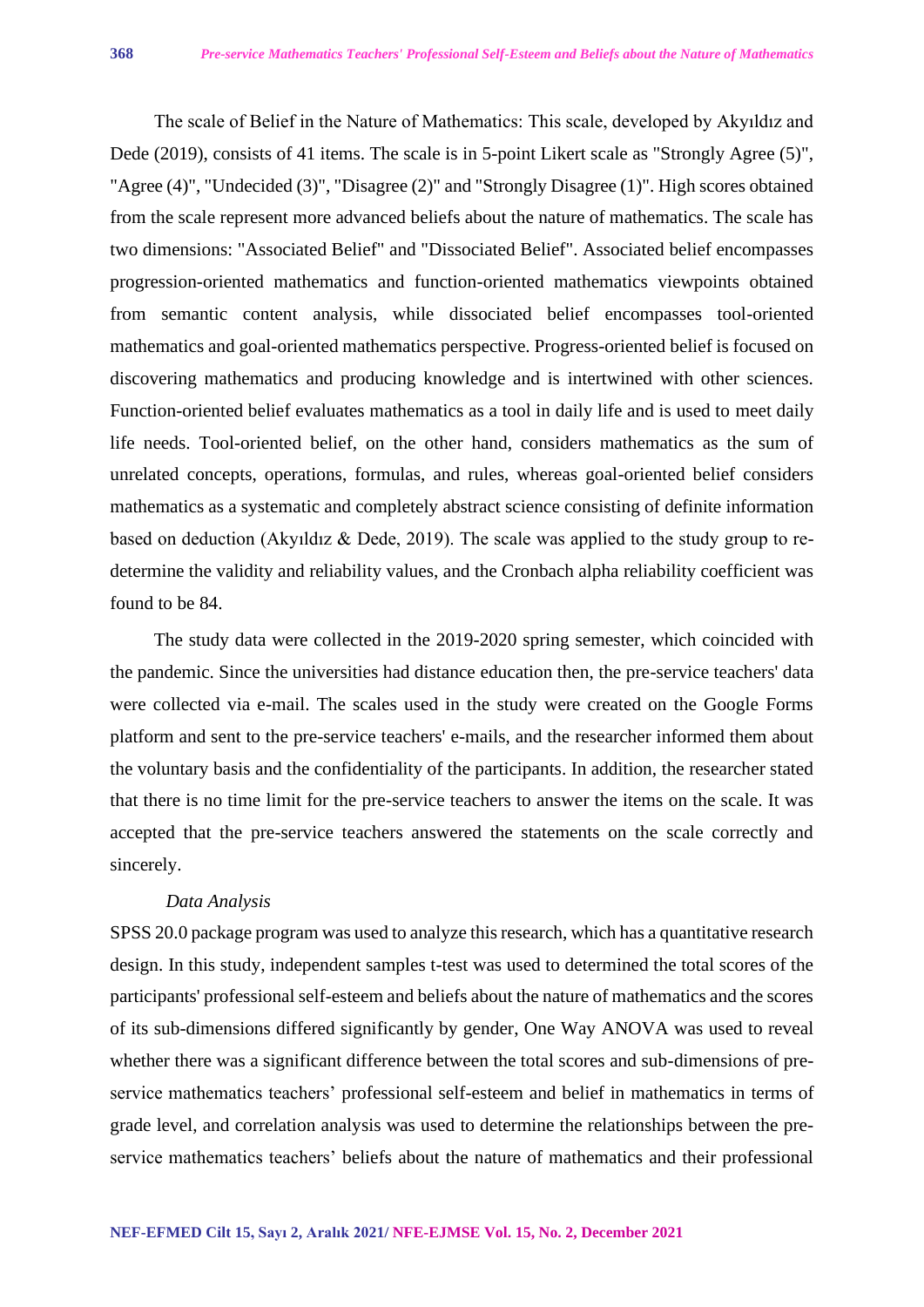self-esteem and its sub-dimensions were conducted. In addition, multiple regressions were conducted to determine the predictive power of pre-service teachers' beliefs about the nature of mathematics, associated and dissociated belief sub-dimensions on the professional self-esteem.

### **Findings**

Whether pre-service teachers' professional self-esteem and beliefs about the nature of mathematics differed significantly according to gender and grade levels was determined by oneway ANOVA in this study. In addition, the correlation between pre-service teachers' professional self-esteem and their beliefs about the nature of mathematics was analyzed by correlation.

## *Investigation of Pre-service Teachers' Professional Self-Esteem and Beliefs on the Nature of Mathematics in Terms of Gender Variable*

Whether the total scores of the participants' professional self-esteem and beliefs about the nature of mathematics and the scores of its sub-dimensions differed significantly by gender was determined by the Independent samples t-test (Table 1).

**Table 1.** *Descriptive Statistics Results on Occupational Self-Esteem and Its Sub-Dimensions in terms of Gender and Belief in the Nature of Mathematics and its Sub-Dimensions*

| The scales                  | Sub-<br>Dimensions                   | Gender | $\mathbf N$ | $\overline{X}$ | Ss       | df  | $-t$  | p       |
|-----------------------------|--------------------------------------|--------|-------------|----------------|----------|-----|-------|---------|
| Professional<br>Self-Esteem | Accepting<br>the job                 | Female | 174         | 54.5115        | 54.5115  | 21  | 1,106 | ,270    |
|                             |                                      | Male   | 46          | 53,0217        | 9,40801  | 8   |       |         |
|                             | Valuing the Female<br>profession     |        | 174         | 41,8391        | 4,57531  | 21  | 2,631 | ,009    |
|                             |                                      | Male   | 46          | 39,7174        | 5,84109  | 8   |       | $\star$ |
|                             | Believing in<br>the<br>functionality | Female | 174         | 24,6667        | 2,76295  | 21  | 1,030 | ,304    |
|                             |                                      | Male   | 46          | 24,1739        | 3,31531  | 8   |       |         |
|                             | of<br>the<br>profession              |        |             |                |          |     |       |         |
|                             | Total                                | Female | 174         | 121,0172       | 13,57892 | 218 | 1,737 | ,084    |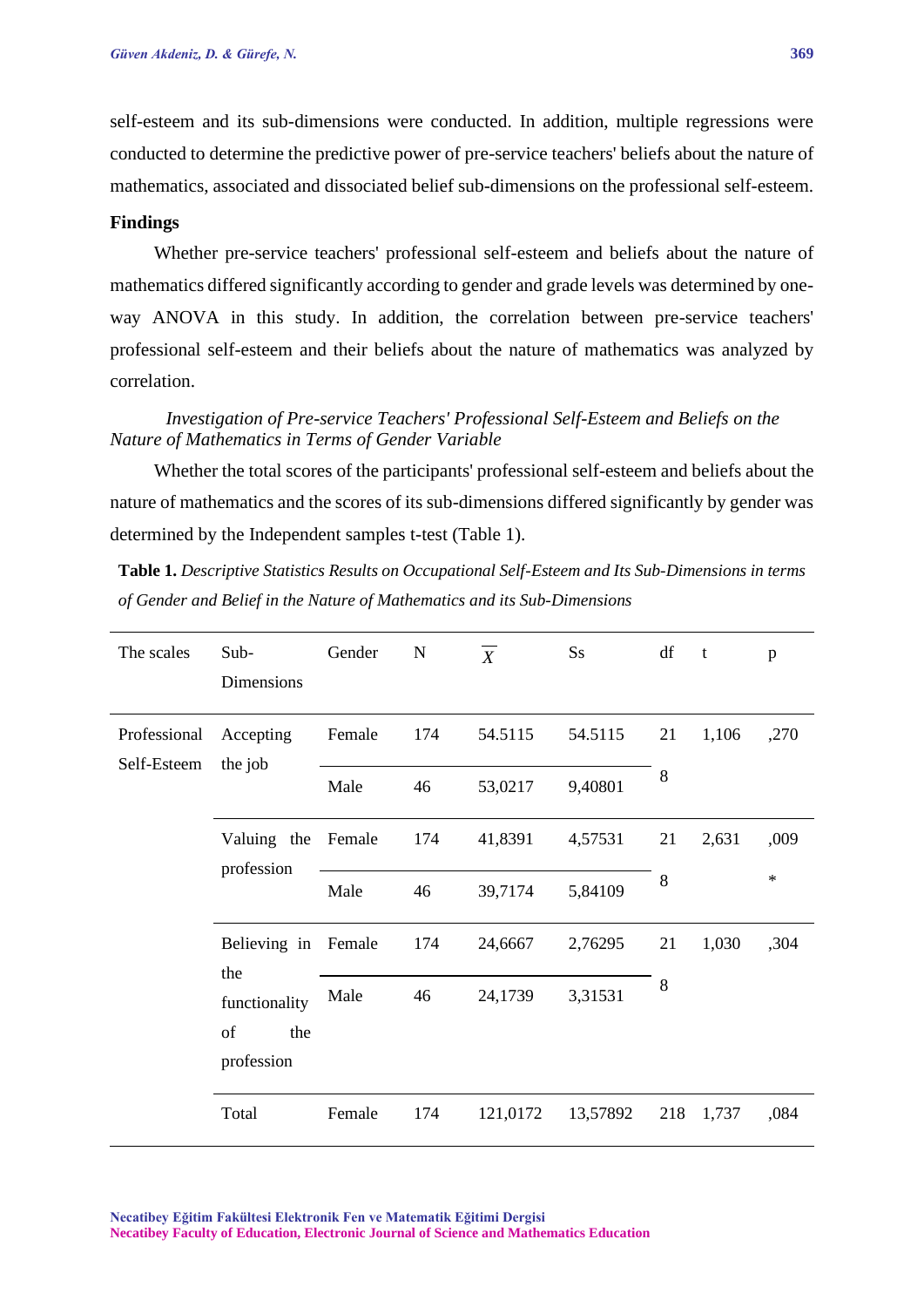|                                              |                             | Male   | 46  | 116,9130 | 16,57284 |    |          |      |
|----------------------------------------------|-----------------------------|--------|-----|----------|----------|----|----------|------|
| Belief in the<br>of<br>nature<br>mathematics | Associated<br><b>Belief</b> | Female | 174 | 119,0920 | 11,64368 | 21 | 2,584    | ,010 |
|                                              |                             | Male   | 46  | 114,2826 | 9,45554  | 8  |          |      |
|                                              | Dissociated<br>belief       | Female | 174 | 35,9253  | 5,21782  | 21 | $-1,835$ | ,068 |
|                                              |                             | Male   | 46  | 37,6087  | 6.60800  | 8  |          |      |
|                                              | Total                       | Female | 174 | 155,0172 | 12,17762 | 21 | 1,591    | ,113 |
|                                              |                             | Male   | 46  | 151,8913 | 10,51608 | 8  |          |      |

 $\overline{*}p<.05, p>05$ 

As seen in Table 1, the mean of professional self-esteem of the females in the total score  $(X = 121.01)$ , is higher than the mean of males  $(X = 116.913)$ . However, this difference between occupational self-esteem total scores by gender is insignificant, t  $(218)=1.737$ , p $>0.05$ . The average of the females' scores in professional acceptance, which is the sub-dimension of professional self-esteem ( *X* =54.51), is higher than the mean of males ( *X* =53.02). However, the difference between the total scores in this sub-dimension according to gender is insignificant, t  $(218)=1.106$ , p>.05. The average of the females believing in the functionality of the profession, one of the sub-dimensions of professional self-esteem  $(X = 24.66)$ , is higher than the mean of males  $(X = 24.17)$ . However, the difference between the total scores in this sub-dimension according to gender is also insignificant, t  $(218)=1.030$ , p $>0.05$ . The average of females valuing the profession, one of the sub-dimensions of professional self-esteem ( *X*  $=$ 41.83), is higher than the mean of males ( $X = 39.71$ ). The difference between the total scores of only this sub-dimension according to gender is significant, t  $(218)=2.631$ , p $< .05$ . Therefore, valuing the profession only in the sub-dimension for professional self-esteem varies between females and males; that is, females value their profession more than males. The effect of gender on professional self-esteem  $r^2$  was calculated as  $r^2$ =0.013. According to this, 1.3% of the variance in the professional self-esteem of pre-service teachers was due to gender. According to Cohen (1988), this was accepted as a minor effect.

As seen in Table 1, the average of the females in total scores in belief in the nature of mathematics ( $X = 155.01$ ), is higher than the mean of males ( $X = 151.89$ ). However, this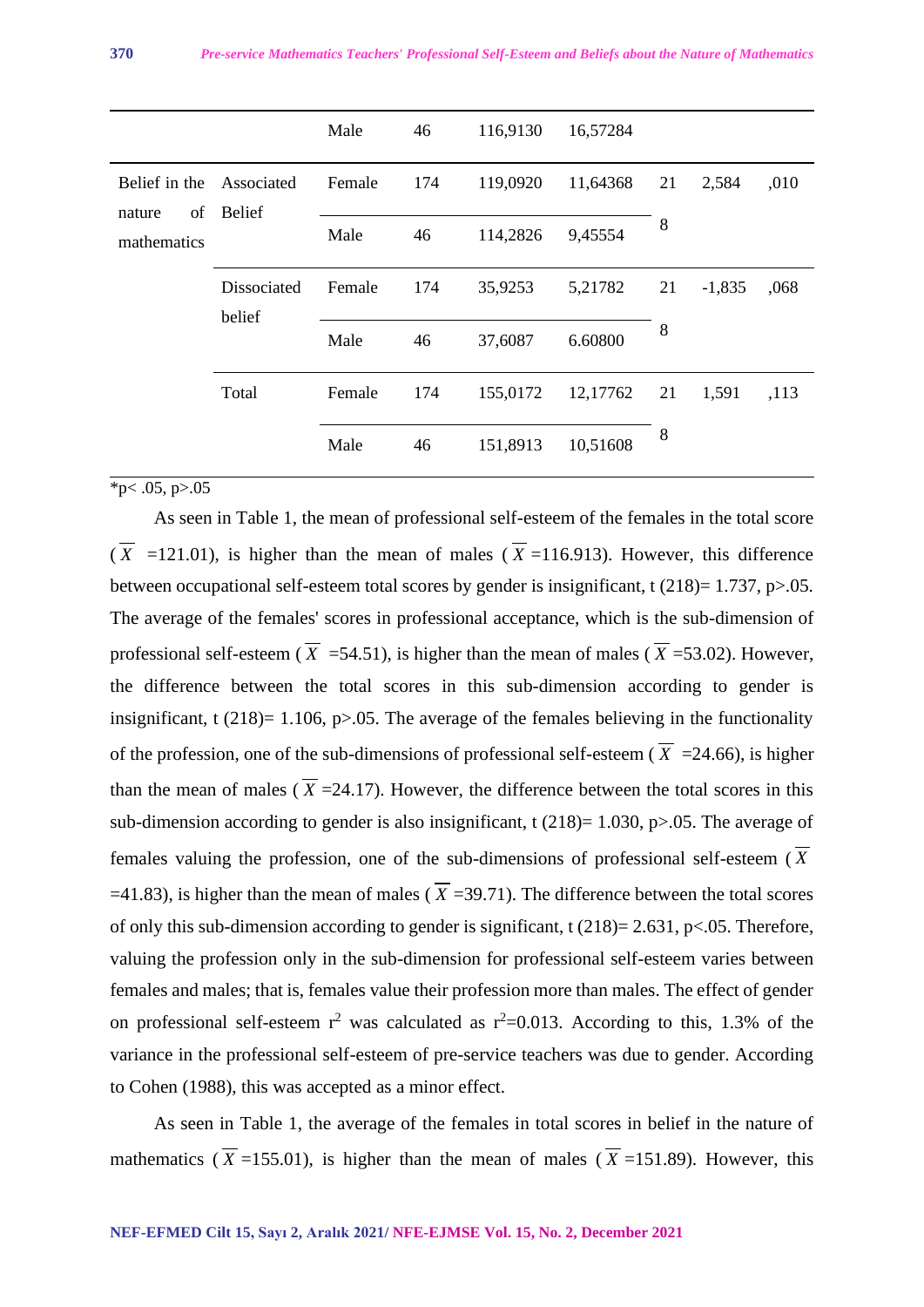difference between the total scores in belief in the nature of mathematics by gender is insignificant, t  $(218)=1.591$ , p $>0.05$ . The average of the females' scores in dissociated belief, which is the sub-dimensions of belief in the nature of mathematics  $(X = 35.92)$ , is lower than the average of males ( *X* =37.60). However, the difference between the total scores in this subdimension according to gender is insignificant, t  $(218)= 1.106$ , p $> 0.05$ . The average of the females' scores in the associated belief, which is one of the sub-dimensions of belief in the nature of mathematics ( $X = 119.09$ ), is higher than the average of males ( $X = 114.28$ ). The difference between the total scores of only this sub-dimension according to gender is significant, t  $(218) = 2.631$ , p<.05. Therefore, from the belief about the nature of mathematics, only the associated belief differs between females and males; that is, girls think mathematics is more progress-oriented and function-oriented than boys do. The effect of gender on belief in the nature of mathematics  $r^2$  was calculated  $r^2=0.011$ . Accordingly, 1.1% of the variance in the pre-service teachers' belief in the nature of mathematics originated from gender. According to Cohen (1988), this was accepted as a minor effect.

## *Investigation of Pre-service Teachers' Professional Self-Esteem and Beliefs on the Nature of Mathematics in Terms of Gender Variable*

A One-Way ANOVA analysis was used to reveal whether there was a significant difference between the total scores and sub-dimensions of pre-service mathematics teachers' professional self and belief in mathematics in terms of grade level (Table 2).

| <b>Table 2.</b> One-Way ANOVA Results on Occupational Self-Esteem and Its Sub-Dimensions and Belief |
|-----------------------------------------------------------------------------------------------------|
| in the Nature of Mathematics and Sub-Dimensions Scores in Terms of Grade Level                      |

| The scales   |                        |            |           |     | Average of     |                  |         |
|--------------|------------------------|------------|-----------|-----|----------------|------------------|---------|
|              | Sub-                   |            | Sum<br>of |     |                |                  |         |
|              | Dimensions             | References | squares   | Sd  | <b>Squares</b> | $\boldsymbol{F}$ | p       |
| Professional | Accepting the          | Intergroup | 551,779   | 3   | 183,926        | 2,853            | $,038*$ |
| Self-Esteem  | job                    |            |           |     |                |                  |         |
|              |                        | In-group   | 13923,421 | 216 | 64,460         |                  |         |
|              |                        | Total      | 14475,200 | 219 |                |                  |         |
|              | Valuing<br>the         | Intergroup | 148,159   | 3   | 49,386         | 2,062            | ,106    |
|              | profession             | In-group   | 5172,437  | 216 | 23,946         |                  |         |
|              |                        | Total      | 5320,595  | 219 |                |                  |         |
|              | Believing<br>in<br>the | Intergroup | 10,015    | 3   | 3,338          | ,397             | ,755    |

**Necatibey Eğitim Fakültesi Elektronik Fen ve Matematik Eğitimi Dergisi Necatibey Faculty of Education, Electronic Journal of Science and Mathematics Education**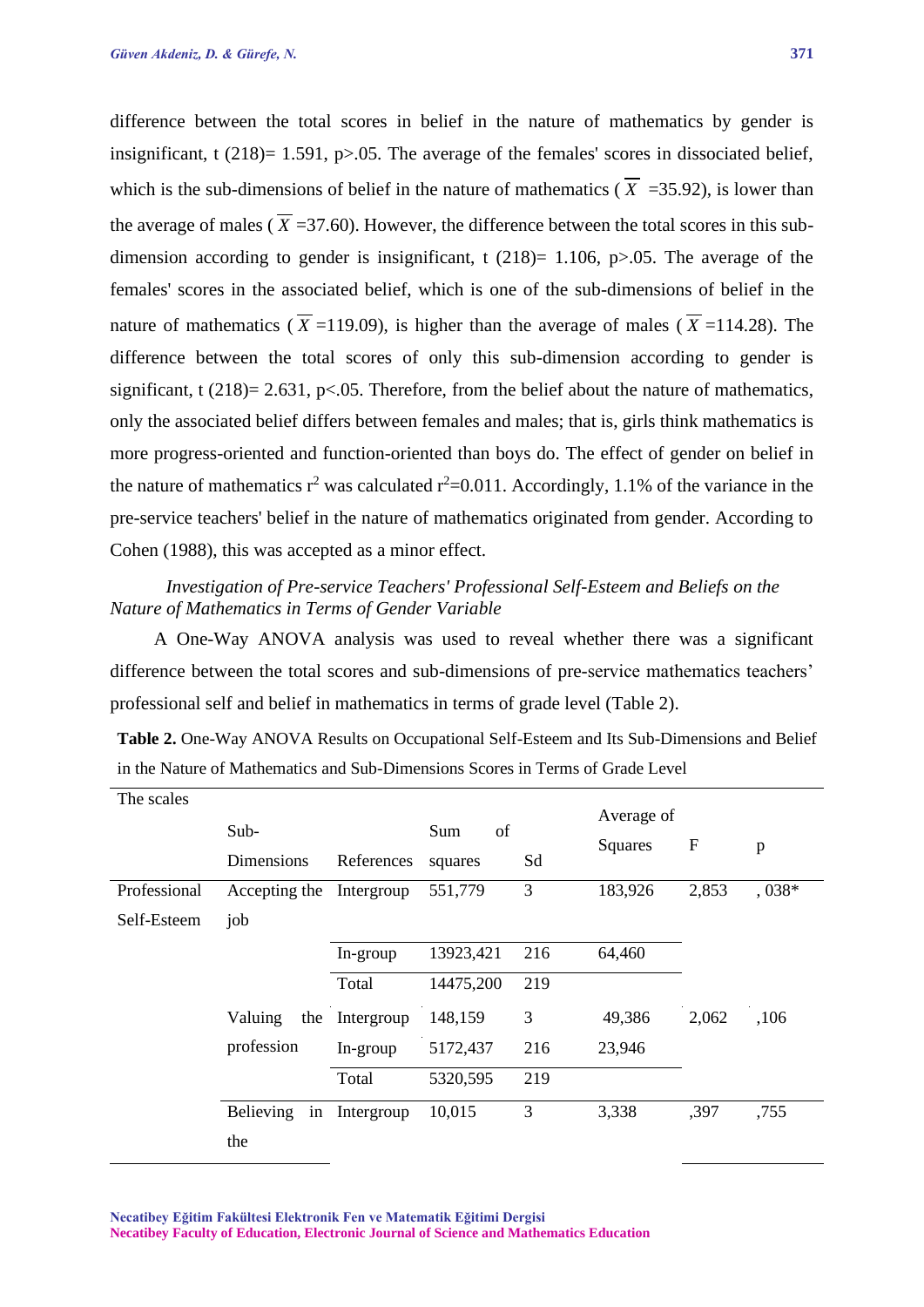|               | functionality | In-group   | 1814,094  | 216 |         |       |         |
|---------------|---------------|------------|-----------|-----|---------|-------|---------|
|               | of<br>the     | Total      | 1824,109  | 219 |         |       |         |
|               | profession    |            |           |     |         |       |         |
|               | Total         | Intergroup | 1183,704  | 3   | 394,568 | 1,951 | ,122    |
|               |               | In-group   | 43687,728 | 216 | 202,258 |       |         |
|               |               | Total      | 44871,432 | 219 |         |       |         |
| Belief in the | Associated    | Intergroup | 914,779   | 3   | 304,926 | 2,403 | ,069    |
| of<br>nature  | <b>Belief</b> |            |           |     |         |       |         |
| mathematics   |               | In-group   | 27404,580 | 216 | 126,873 |       |         |
|               |               | Total      | 28319,359 | 219 |         |       |         |
|               | Dissociated   | Intergroup | 567,299   | 3   | 189,100 | 6,577 | $,000*$ |
|               | <b>Belief</b> |            |           |     |         |       |         |
|               |               | In-group   | 6210,787  | 216 | 28,754  |       |         |
|               |               | Total      | 6778,086  | 219 |         |       |         |
|               | Total         | Intergroup | 786,205   | 3   | 262,068 | 1,874 | ,135    |
|               |               |            |           |     |         |       |         |
|               |               | In-group   | 30200,704 | 216 | 139,818 |       |         |
|               |               | Total      | 30986,909 | 219 |         |       |         |

 $*p$  < .05, p > .05

As seen in Table 2, the total mean score of professional self-esteem of pre-service teachers did not show significant differences according to grade level (p>.05). When the sub-dimensions of professional self-esteem were examined, a significant difference was observed in accepting the profession according to the grade level  $(p<0.05)$ , but no significant difference was observed in other sub-dimensions according to grade levels. It was determined that the total score of belief in the nature of mathematics did not differ significantly according to grade levels (p>.05). There was a significant difference between the pre-service teachers according to the grade level in dissociated belief, one of the sub-dimensions of the belief in the nature of mathematics (p<.05), but no significant difference was observed in associated beliefs according to grade level (p>.05). Which of the post-hoc multiple comparison techniques will be used to determine the difference between the scores in accepting the profession and dissociated belief according to grade levels was decided by the Levene test, and it was determined that the variances in accepting the profession were not homogeneous. For this sub-dimension, F(3, 216)= 3.713, p>.05 value was found. Dunnet C test results were used to find the source of the difference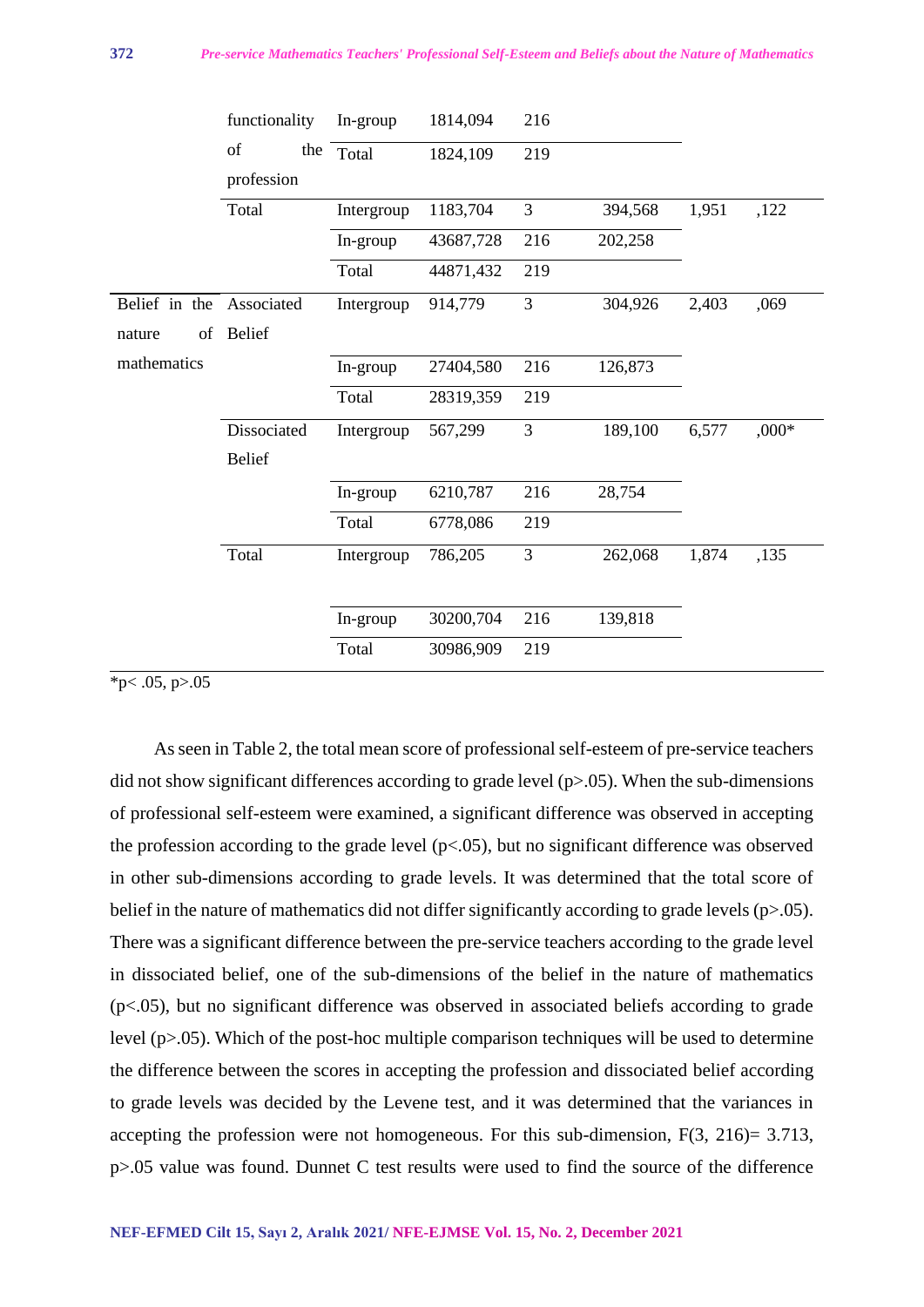between the groups. The results revealed a significant difference between 1st and 4th grades in accepting the profession, in favor of 4th graders, p<.05. In other words, 4th graders accepted the profession more than 1st graders. As for dissociated belief, since the variances are homogeneous,  $F(3, 216) = 0.769$ , p $> 0.05$  values were reached. In this case, Tukey test results from post-hoc multiple comparison analyzes were examined to find the source of the difference between the groups. The results revealed a significant difference between the 2nd and 3rd grades in favor of the 2nd grade and between the 2nd and 4th grades in favor of the 2nd grade, p<.05. In other words, 2nd graders thought that mathematics was more means and ends-oriented than 3rd and 4th graders.

### *Investigation of the Relationship Between Pre-service Teachers' Professional Self-Esteem and Beliefs on the Nature of Mathematics*

The Pearson Correlation Coefficient was calculated to determine the relationships between the education faculty students' beliefs about the nature of mathematics and their professional self-esteem and its sub-dimensions (accepting the profession, valuing the profession, and believing in the functionality of the profession). The analysis results are in Table 3.

**Table 3.** *Results Regarding the Determination of the Relationship Between Belief in the Nature of Mathematics and Professional Self-Esteem and Its Sub-Dimensions by Pearson Correlation Coefficient*

|              |                |  |  | Belief in the nature of Associated | Dissociated belief |
|--------------|----------------|--|--|------------------------------------|--------------------|
| The scales   | mathematics    |  |  | <b>Belief</b>                      |                    |
| Professional | Self- $.369**$ |  |  | .449**                             | $-129$             |
| Esteem       |                |  |  |                                    |                    |

*\*p<0.05* 

As seen in Table 3, there is a positive but weakly significant ( $r = .369$ ,  $p < .05$ ) relationship between pre-service teachers' professional self-esteem and their total beliefs about the nature of mathematics. In addition, there is a positive but weakly significant ( $r = .449$ ,  $p < .05$ ) relationship between professional self-esteem and associated belief, and a negative weakly insignificant (r  $= -.129$ , p.  $> 0.05$ ) relationship between dissociated belief.

*Investigation of Pre-service Teachers' Beliefs on the Nature of Mathematics Predicting Professional Self-Esteem*

Multiple regressions were performed to reveal the effect of the change in beliefs about the nature of mathematics and its sub-dimensions (associated and dissociated beliefs) on the professional self-esteem of pre-service teachers (Table 4).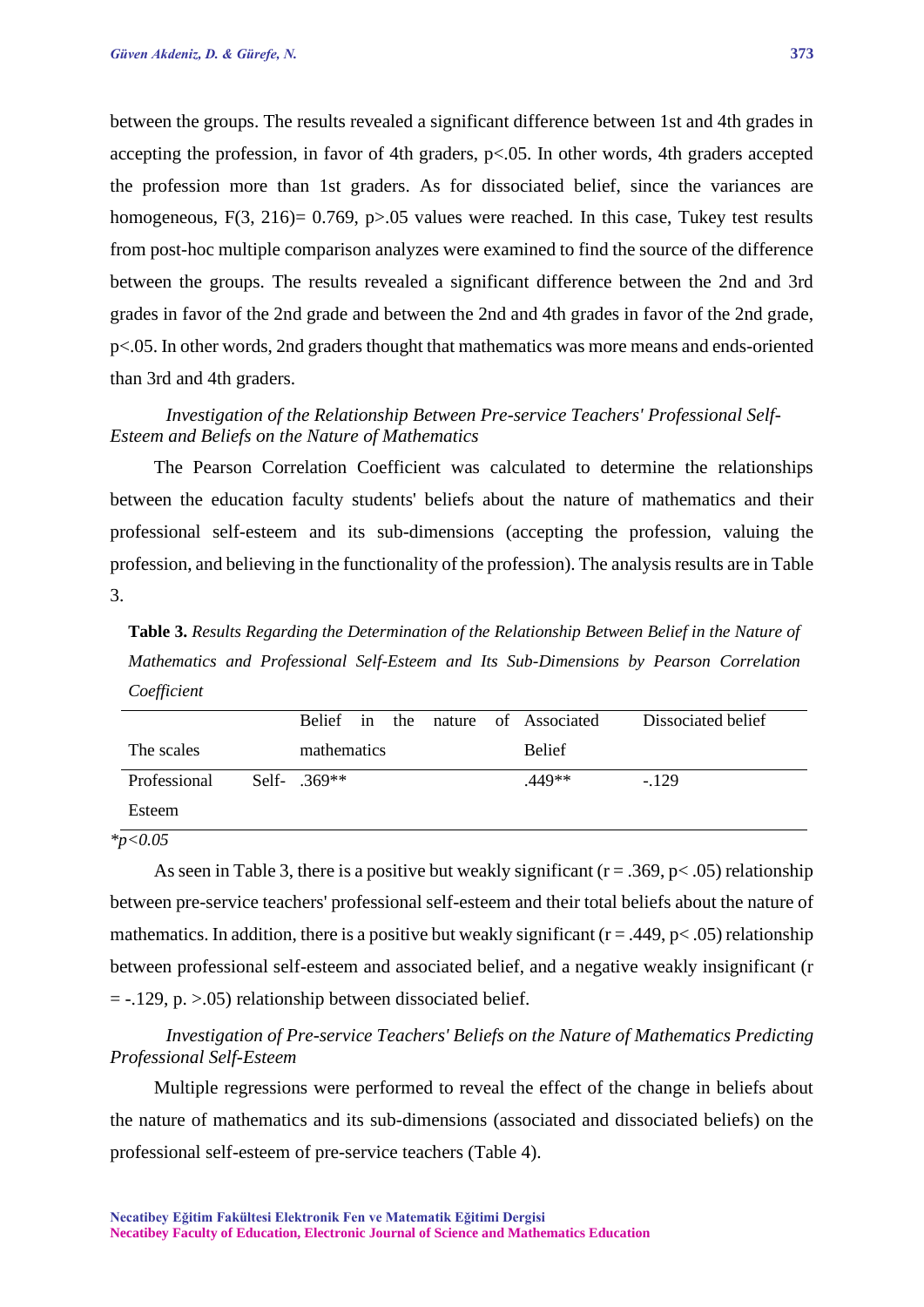|                                     | B       | Std.  | Std. Beta | t        | p    | R    | $R^2$ |
|-------------------------------------|---------|-------|-----------|----------|------|------|-------|
| Variable                            |         | Error |           |          |      |      |       |
| <b>Belief</b> in the nature of .444 |         | .076  | .369      | 5.865    | .000 | .369 | .136  |
| mathematics                         |         |       |           |          |      |      |       |
| <b>Associated Belief</b>            | .566    | .076  | .449      | 7.427    | .000 | .449 | .202  |
| Dissociated Belief                  | $-.332$ | .173  | $-129$    | $-1.923$ | .056 | .129 | .017  |

**Table 4.** *Multiple Regression Analysis Results on the Prediction of Belief in the Nature of Mathematics on Occupational Self-Esteem*

As seen in Table 4, when the multiple regression analysis of belief in the nature of mathematics and the sub-dimensions associated belief and dissociated belief predict professional self-esteem, it was found that belief in the nature of mathematics predicted professional self-esteem statistically (F= 34,401, R= .369, R 2= .136, p<.05). Accordingly, it was observed that belief in the nature of mathematics explained approximately 13% of the total variance regarding professional self-esteem. In other words, as pre-service teachers' beliefs about the nature of mathematics increase, their professional self-esteem also increases. In addition, while the associated belief, one of the sub-dimensions of belief in the nature of mathematics, statistically predicted professional self-esteem (F= 55.161, R= .449, R 2= .202, p<.05), dissociated belief was not a statistically significant predictor (F= 3.699, R= .129, R 2 = .017, p>.05). These findings were found to explain approximately 20% of the total variance regarding professional self-esteem. In other words, as the associated beliefs of pre-service mathematics teacher increase, their professional self-esteem also increases.

### **Discussion, Conclusion, and Suggestions**

The current study examined the professional self-esteem of primary school mathematics pre-service teachers in the context of their beliefs about the nature of mathematics. When their professional self-esteem was evaluated independently of their beliefs about the nature of mathematics, it was determined that gender did not influence the professional self-esteem of primary school mathematics teachers. These results differ from the results of the research in the literature that female teachers develop more positive professional self-esteem than male teachers (Güleç & Özbek Ayaz, 2017; Tabassum & Ali, 2012; Ünal & Şimşek, 2008). Although few, it should be said that there are also studies supporting that professional self-esteem does not make a difference between the genders (e.g., Dursun et al., 2014; Efilti & Exit, 2017). However, in this study, a difference was found in favor of female pre-service mathematics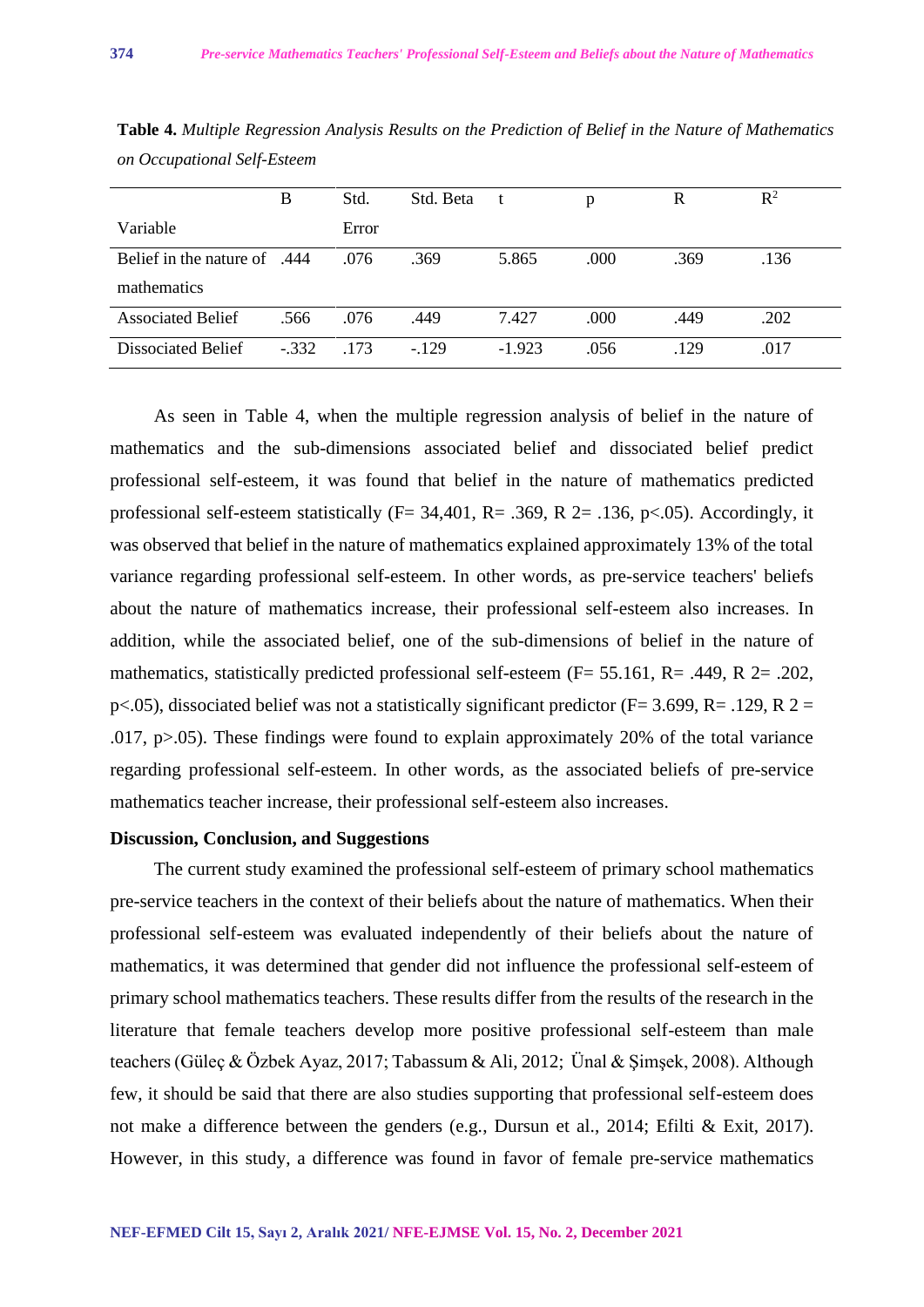teachers valuing the profession dimension, a sub-dimension of professional self-esteem. In this context, it is possible to say that female mathematics pre-service teachers value the profession more than males. In studies claiming that gender is a variable that makes a difference, females' professional self-esteem was found to be higher in general (Güleç & Özbek Ayaz, 2017; Tabassum & Ali, 2012; Ünal & Şimşek, 2008). However, in the study conducted by Yıldırım et al. (2010), the professional self-esteem of male physical education teachers was found to be higher than that of females. These results raise the question of whether the effect of gender on professional self-esteem is related to the subject of teaching. However, no significant difference was found in the professional self-esteem of the candidates according to their grade levels. This is consistent with Tokinan's (2013) study results that teaching experience and practice courses do not affect the professional self-esteem of pre-service music teachers. At the same time, this finding can be evaluated as consistent with the conclusion that the affective education course taught with creative drama does not significantly influence the professional self-esteem of preservice teachers, as observed in the study conducted by Akdemir (2020). However, as the grade level progressed, it was observed that the pre-service teachers' professional acceptance increased. This means that pre-service teachers accept the profession more over time and with the education they get in faculties. Therefore, although it does not affect valuing the profession and believing in its functionality, it may suggest that undergraduate education has an effect on accepting the profession.

Examining a pre-service mathematics teacher's professional self in the context of his belief in the nature of mathematics is important in showing whether the belief in the nature of mathematics will affect the perception of mathematics teaching and the professional attitudes and behaviors of the individual. According to the current study's findings, it can be said that belief in the nature of mathematics significantly predicts professional self-esteem, and there is a significant but weak relationship between them. In particular, it was determined that dissociated beliefs did not predict professional self, and there was no relationship between them. It was determined that associated belief influences professional self-esteem, and there is a significant but weak relationship between them. When these results are interpreted according to Akyıldız and Dede's (2019) definition of belief in the nature of mathematics, it can be concluded that the professional self-esteem of pre-service teachers who have a progression and function-oriented mathematics perspective is higher than that of who have a means and endoriented mathematics perspective. This means that pre-service teachers who believe that mathematics is a branch of science that is open to exploration, knowledge generation, and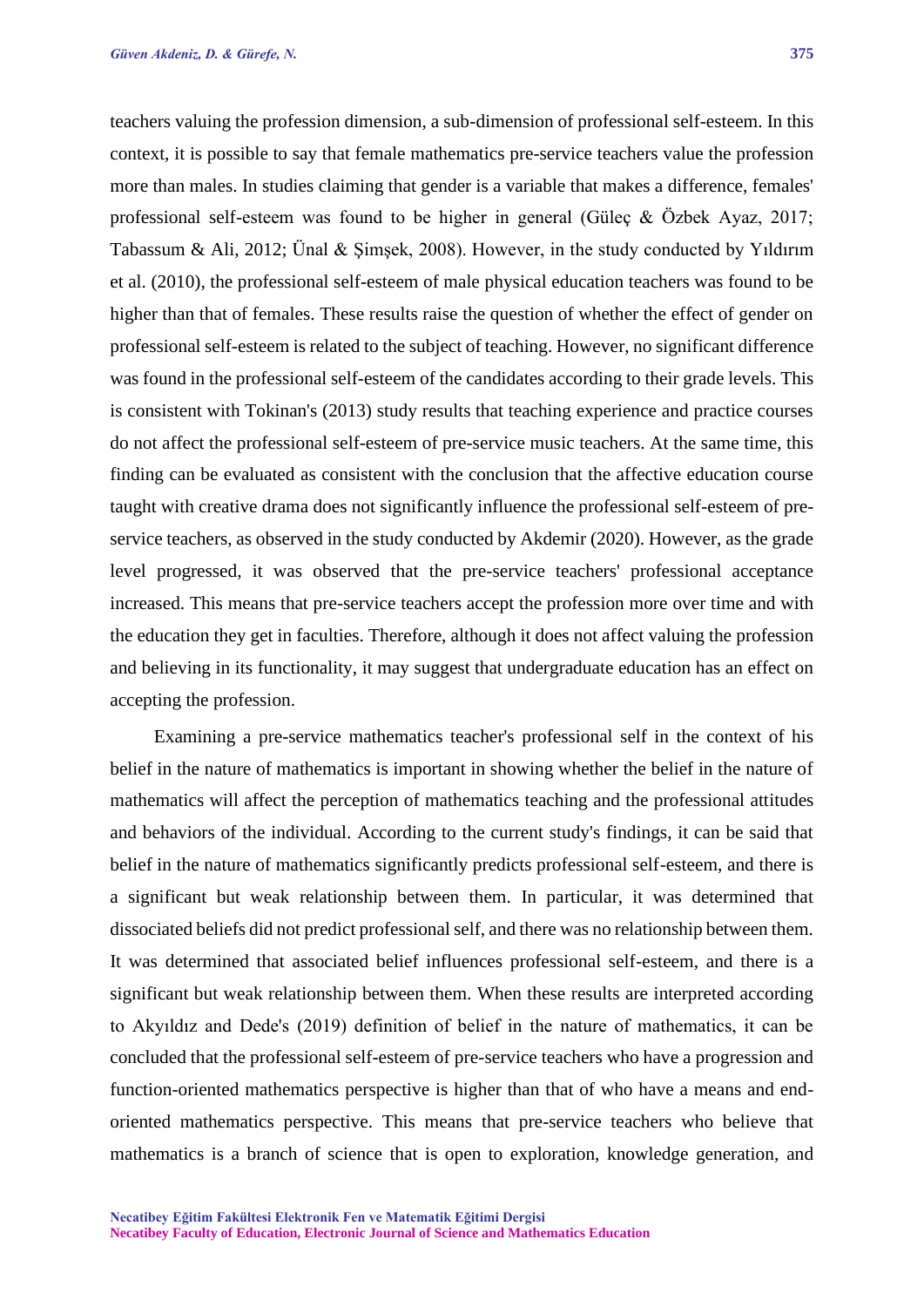related to other sciences and daily life have more positive professional self-esteem. On the other hand, it can be said that the professional self-esteem of the pre-service teachers who perceive mathematics as a set of unrelated concepts and formulas or who believe that mathematics is a deductive and definite body of knowledge is lower than the other pre-service teachers. Therefore, the finding that a pre-service teacher's belief influences professional self-esteem, which influences many other factors such as enjoying life, empathy skills, attitude towards the profession, and professional burnout, is significant. However, when the pre-service teachers' beliefs about the nature of mathematics are evaluated within themselves, it can be said that preservice female teachers have more associated beliefs than males; that is, they believe that mathematics focuses on progress and function. It was observed that the dissociated belief with a tool-oriented and goal-oriented mathematics perspective adopted by pre-service mathematics teachers at the 2nd-grade level decreased in the pre-service teachers of the 3rd and 4th grades. As the grade level progresses, the decrease in the level of dissociated beliefs can be perceived as a positive result in the belief in the nature of mathematics in professional self-esteem. Considering that the acceptance of the profession and the tendency to associated beliefs increase according to the grade level, these results may suggest the positive effect of the undergraduate education received. As mentioned before, teachers need to have positive professional selfesteem to have the professional competencies determined by the Ministry of National Education (2017), fulfill their responsibilities, improve themselves, and be motivated for this. Based on the conclusion that the belief in the nature of mathematics obtained through the study influences professional self-esteem, it is considered important to systematically plan and employ teaching and practices that will positively affect the belief in the nature of mathematics as well as the view on the profession in teacher education. As a matter of fact, it is known that teacher education affects teachers' beliefs in mathematics (Raymond, 1993).

The question of why female pre-service mathematics teachers values the profession more than males and have an associated belief about the nature of mathematics, obtained in this study, can be answered with qualitative studies that illuminate these quantitative data. It can be thought that the different effects of gender on occupational self-esteem observed in the literature may be affected by the culture of belonging or the micro-culture created by people belonging to the profession. As a matter of fact, it can be thought that professional self-esteem, which is the subject of an affective field, may be influenced by the personal experiences of the individual and the culture of the society in which s/he lives. In this context, studies examining prospective teachers' professional self-esteem and beliefs about the nature of mathematics in different cultures are important to observe the effect of culture on concepts. In addition, studies aimed at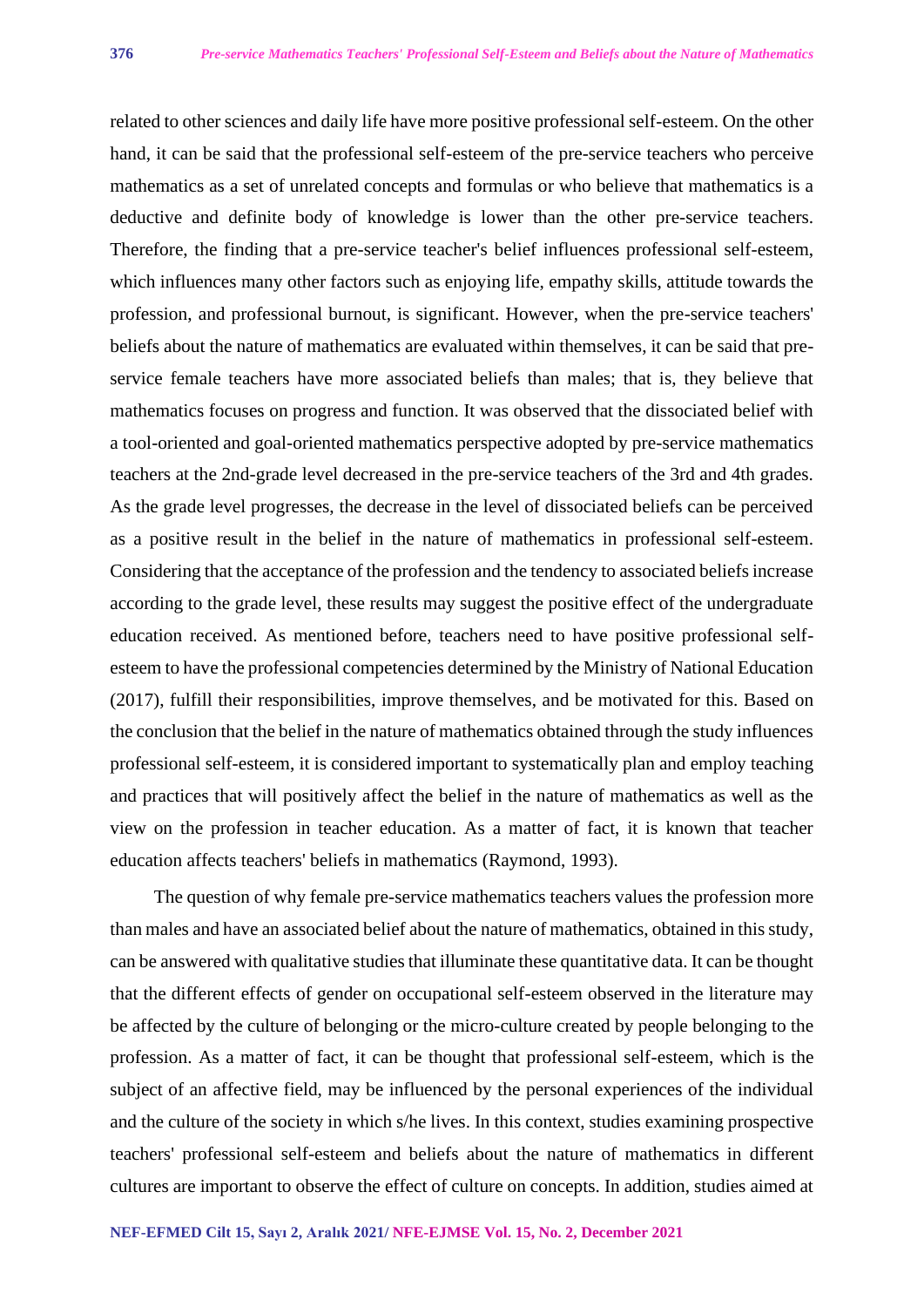understanding the relationship between professional self-esteem and important affective factors such as social and socio-mathematical norms and values that may affect professional selfesteem are valuable in terms of improving the quality of undergraduate education in this direction.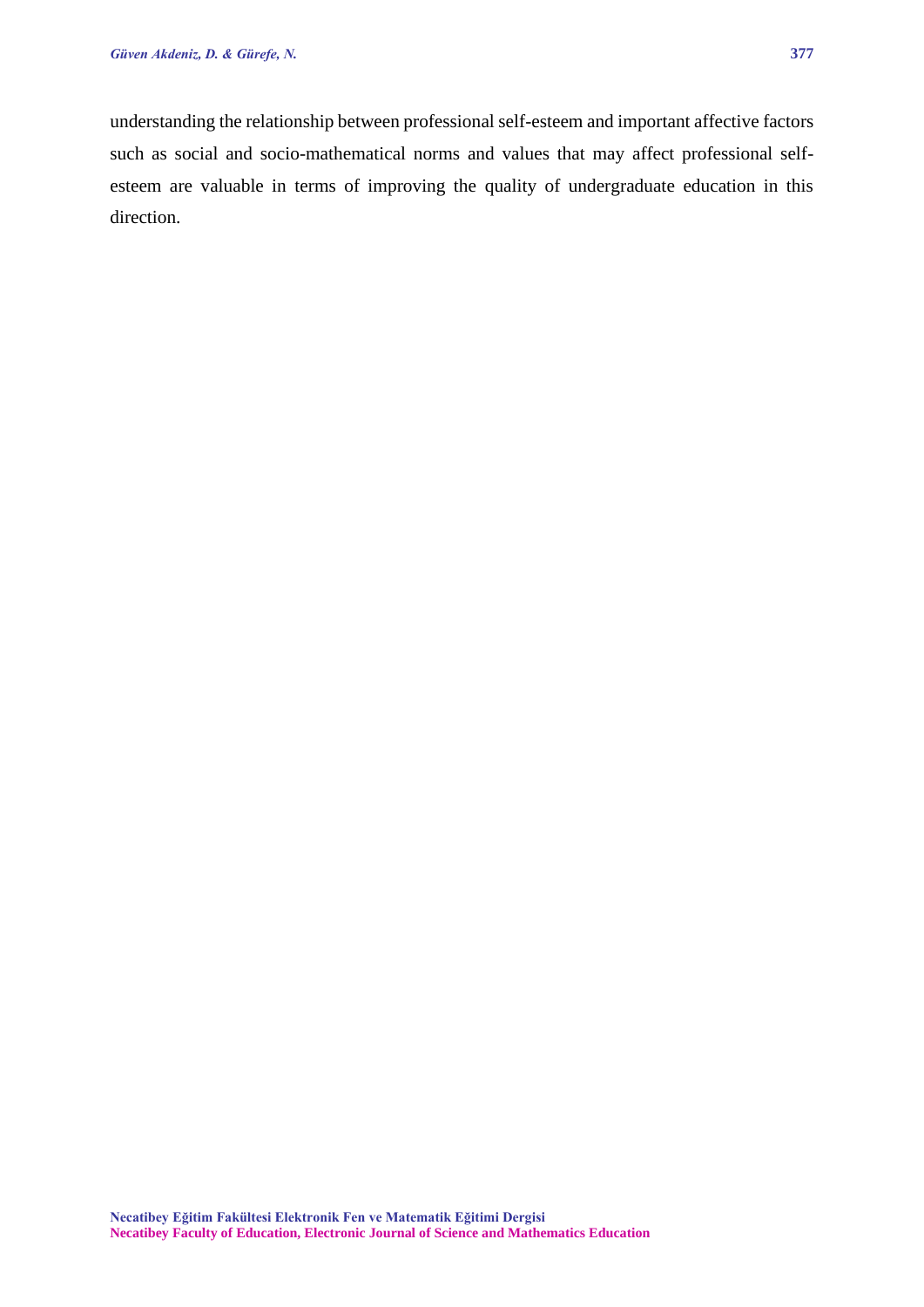## **Matematik Öğretmen Adaylarının Mesleki Benlik Saygısı ve Matematiğin Doğasına Yönelik İnançları**

### **Özet:**

Bu çalışmanın amacı ilköğretim matematik öğretmen adaylarının mesleki benlik saygılarının adayların matematiğin doğasına ilişkin inançları bağlamında incelenmesidir. Çalışma nicel tasarıma sahiptir ve 220 öğretmen adayı çalışmaya gönüllü olarak katılmıştır. Çalışmanın veri analizinde bağımsız örneklemler t testi, tek yönlü ANOVA ve çoklu regrasyon analizleri yapılmış ve pearson korelasyon katsayısı belirlenmiştir. Araştırmada elde edilen bulgulara göre, mesleki benlik saygısı ve matematiğin doğasına yönelik inancın cinsiyetten ve sınıf düzeyinden etkilenmediği tespit edilmiştir. Ayrıca matematiğin keşfetmeye, bilgi üretmeye açık, diğer bilimlerle ve günlük hayatla ilişkili bir bilim dalı olduğuna inanan öğretmen adaylarının mesleki benlik saygılarının, matematiği ilişkisiz kavramlar, formüller bütünü olarak algılayan veya matematiğin tümdengelimli, kesin bilgiler bütünü olduğuna inanan adayların mesleki benlik saygılarından daha olumlu olduğu söylenebilir.

Anahtar kelimeler: mesleki benlik saygısı, matematiğin doğasına yönelik inanç, matematik öğretmen adayları

#### **About the Author(s)**

#### **Dilşad Güven Akdeniz**



She is a research assistant in the Department of Mathematics Education at the Bayburt University, Bayburt, Turkey. She had a PhD degree in the Mathematics Education Department at the Gazi University, Ankara, Turkey.

Mailing Address: Bayburt University, Faculty of Education, Room 231, Bayburt, Turkey Mobile: +905063757326 E-mail: dilsadgvn@gmail.com

#### **Nejla Gürefe**



She is an assistant professor in the Department of Mathematics Education at the Uşak University, Uşak, Turkey. She had a PhD degree in the Mathematics Education Department at the Gazi University, Ankara, Turkey.

Mailing Address: Uşak University, Faculty of Education, Uşak, Turkey Mobile: +905066646551 E-mail: nejlacalik@gmail.com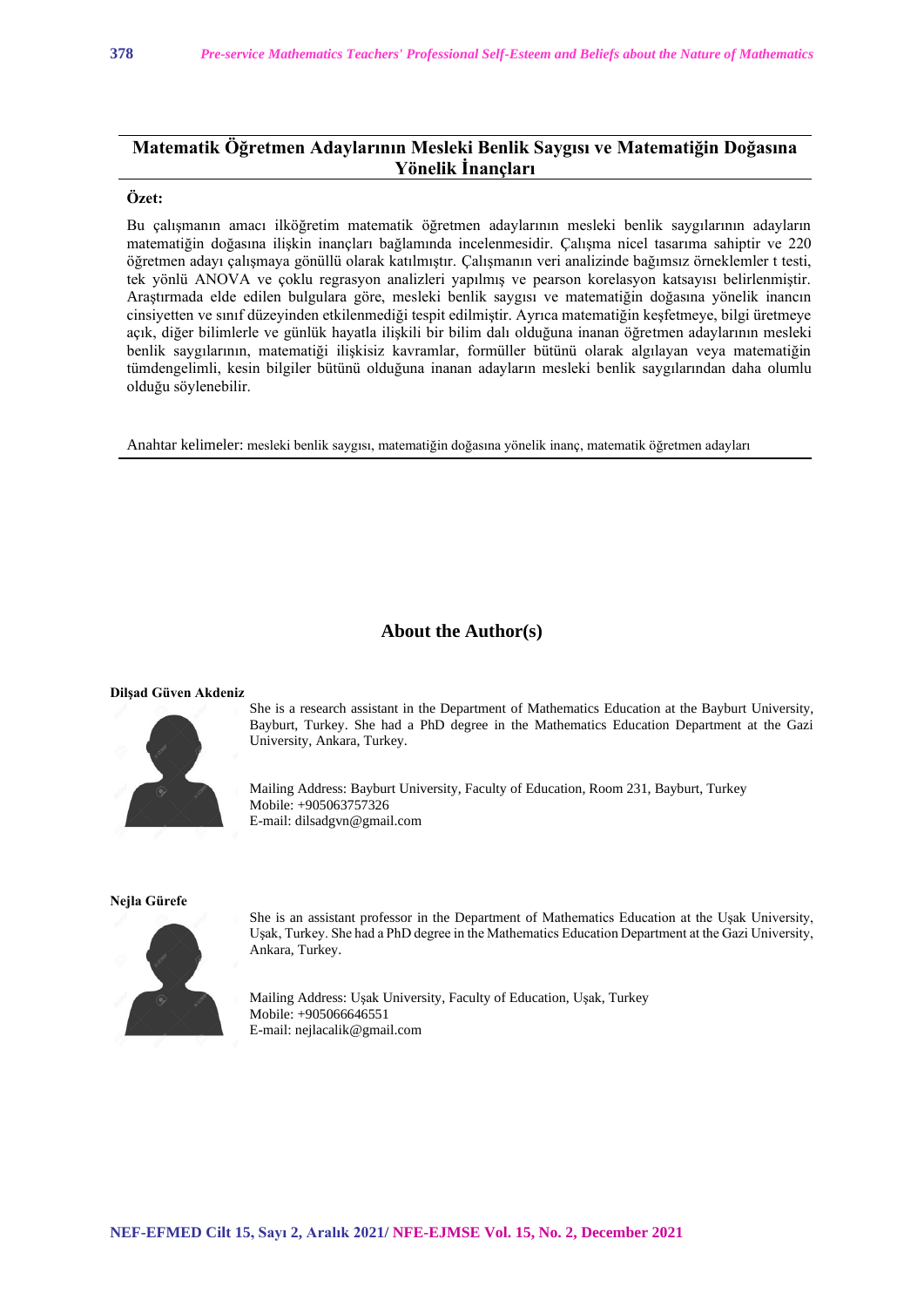### **References**

- Ambrose, R., Clement, L., Philipp, R., & Chauvot, J. (2004). Assessing prospective elementary school teachers' beliefs about mathematics and mathematics learning: Rationale and development of a constructed‐response‐format beliefs survey. *School Science and Mathematics*, *104*(2), 56-69.
- Akdemir, H. (2020). Yaratıcı drama yönteminin öğretmen adaylarının öğretmenlik mesleğine yönelik tutum ve mesleki benlik saygı düzeylerine etkisi [The effect of creative drama method on teacher candidates' attitude and self-esteem level towards teaching profession]. *Yaratıcı Drama Dergisi*, *15*(1), 113-130.
- Aktac, V. & Cetinkaya, M. (2019). Investigation of science teacher candidates' professional self-esteem and life satisfaction. *Journal of Computer and Education Research*, *7*(14), 575-99.
- Akyıldız, P. & Dede, Y. (2019). İlköğretim matematik öğretmen adayları için matematiğin doğasına yönelik inanç ölçeği (mDYİÖ): Bir keşfedici karma desen çalışması [A Belief Questionnaire about the Nature of Mathematics for Turkish Preservice Mathematics Teachers: An Exploratory Mixed Methods Study]. A*dıyaman University Journal of Educational Sciences*, *9*(1) , 69-98.
- Altunay, F. & Yazıcı, K. (2021). Sosyal bilgiler öğretmen adaylarının öğretmenlik mesleğine ilişkin tutumları ve mesleki benlik saygıları [The social studies teacher candidates' attitudes towards the teaching profession and their vocational self-esteems]. *Journal of World of Turks/Zeitschrift für die Welt der Türken*, *13*(1), 131-155.
- Arıcak, O. T. (1999). *Grupla psikolojik danışma yoluyla benlik ve mesleki benlik saygısının geliştirilmesi [Self-esteem and vocational self-esteem enhancement through group counseling]*[Yayımlanmamış Doktora tezi]. Marmara Üniversitesi, İstanbul.
- Arıcak, T., & Dilmaç, B. (2003). Psikolojik danışma ve rehberlik öğrencilerinin bir takım değişkenler açısından benlik saygısı ile mesleki benlik saygısı düzeylerinin incelenmesi [An investigation of self-esteem and vocational selfesteem of counseling guidance students]. *Trakya University Journal of Social Science, 3*(1), 1-7.
- Beswick, K. (2005). The beliefs/practice connection in broadly defined contexts. *Mathematics Education Research Journal*, *17*(2), 39-68.
- Ceylan, R., Bıçakçı, M. Y., Gürsoy, F., & Aral, N. (2009). An examination of the relationship between teachers' professional self-esteem and empathic skills. *Social Behavior and Personality: An International Journal*, *37*(5), 679-682.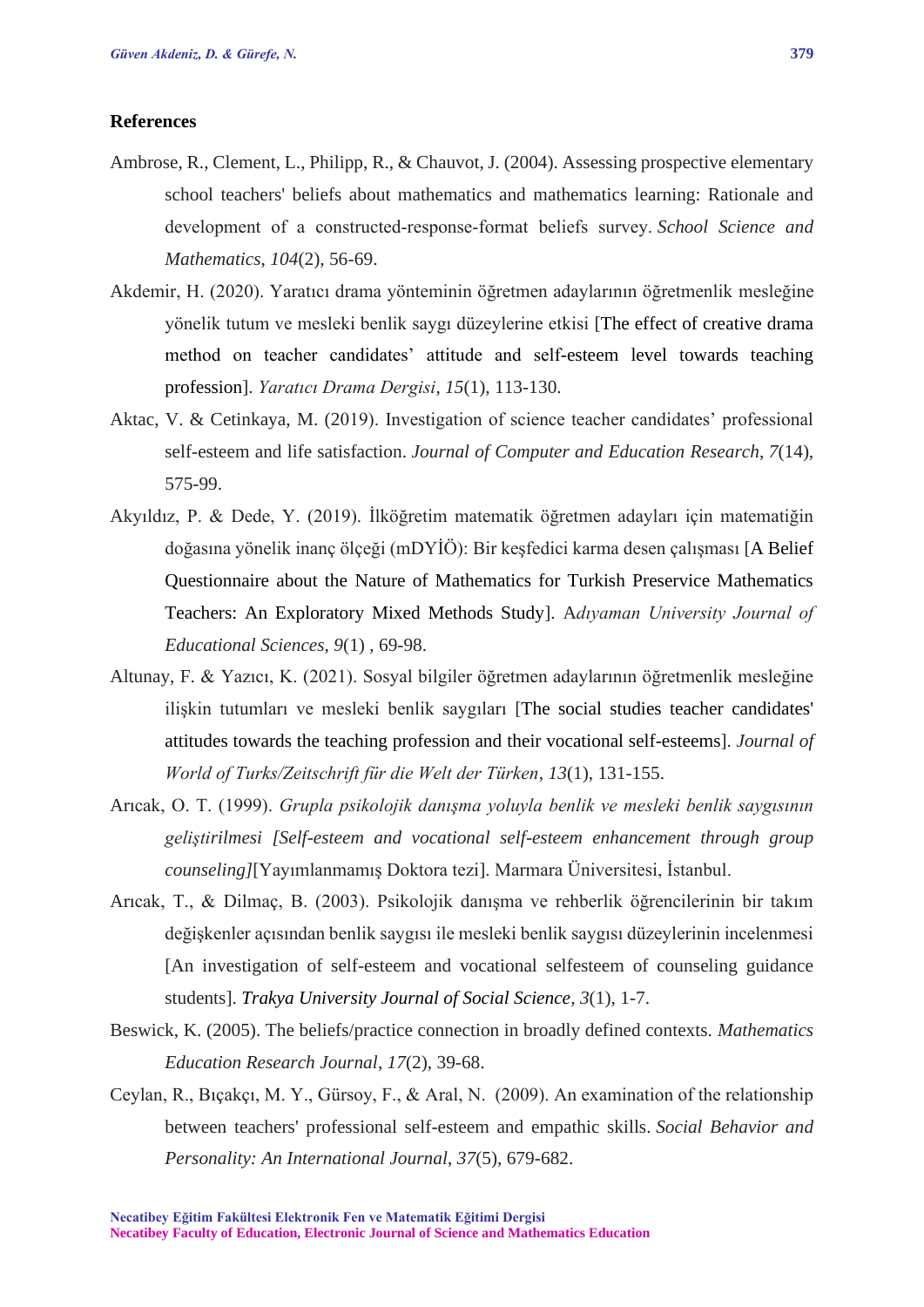- Dede, Y. & Karakuş, F. (2014). Matematik öğretmeni adaylarının matematiğe yönelik inançları üzerinde öğretmen eğitimi programlarının etkisi [The effect of teacher training programs on pre-service mathematics teachers' beliefs towards mathematics]. *Educational Sciences: Theory & Practice*, *14*(2), 1-23.
- Dönmez, Ö. & Kavuncuoğlu, M. K. (2019). Okul öncesi öğretmen adaylarının mesleki dayanıklılık inançları, öğretmenlik mesleğine yönelik tutumları ve mesleki benlik saygısı arasındaki ilişkinin incelenmesi [An examination of the relationship among the occupational resilience beliefs, attitudes toward teaching, and professional self-respect of pre-service early childhood education teachers]. *Journal of Primary Education*, *1*(1), 48-59.
- Dursun, Ö. Ö., Çuhadar, C., & Tanyeri, T. (2014). Bilişim teknolojileri öğretmen adaylarının mesleki benlik saygıları. *Pamukkale University Journal of Education of Faculty*, *35*(1), 131-142.
- Efilti, E. & Çıkılı, Y. (2017). Özel eğitim bölümü öğrencilerinin benlik saygısı ile mesleki benlik saygısının incelenmesi [Investigation of self-esteem and occupational selfesteem of special education department students]. *Abant İzzet Baysal University Journal of Education of Faculty, 17* (1), 99-114.
- Ernest, P. (1989). The knowledge, beliefs and attitudes of the mathematics teacher: A Model. *Journal of Education for Teaching*, *15*(1), 13-33.
- Fraenkel, J. R., Wallen, N. E., & Hyun, H. H. (2012). *How to design and evaluate research in education* (Eight Edition). New York: McGraw-Hill.
- Güleç, H. & Ayaz, C. Ö. (2017). Öğretmen adaylarının benlik saygıları ve mesleki benlik saygılarının çeşitli değişkenler açısından incelenmesi [Study of Self Esteem and Professional Self Esteem of Teacher Candidates in terms of Several Variables]. *Bartın University Journal of Education of Faculty, 6*(2), 556.
- Handal, B. (2003). Teachers' mathematical beliefs: A Review. *The Mathematics Educator*, *13*(2), 47-57.
- Hart, L. E. (1989*). Describing the affective domain: Saying what we mean*. *In Affect and Mathematical Problem Solving* (pp. 37-45). Springer.
- Irez, S. (2007). Reflection-oriented qualitative approach in beliefs research. *Eurasia Jurnal of Mathematics, Science & Technology Education*, *3*(1), 17-27.
- Khezerlou, E. (2017). Professional self-esteem as a predictor of teacher burnout across Iranian and Turkish EFL teachers. *Iranian Journal of Language Teaching Research*, *5*(1), 113- 130.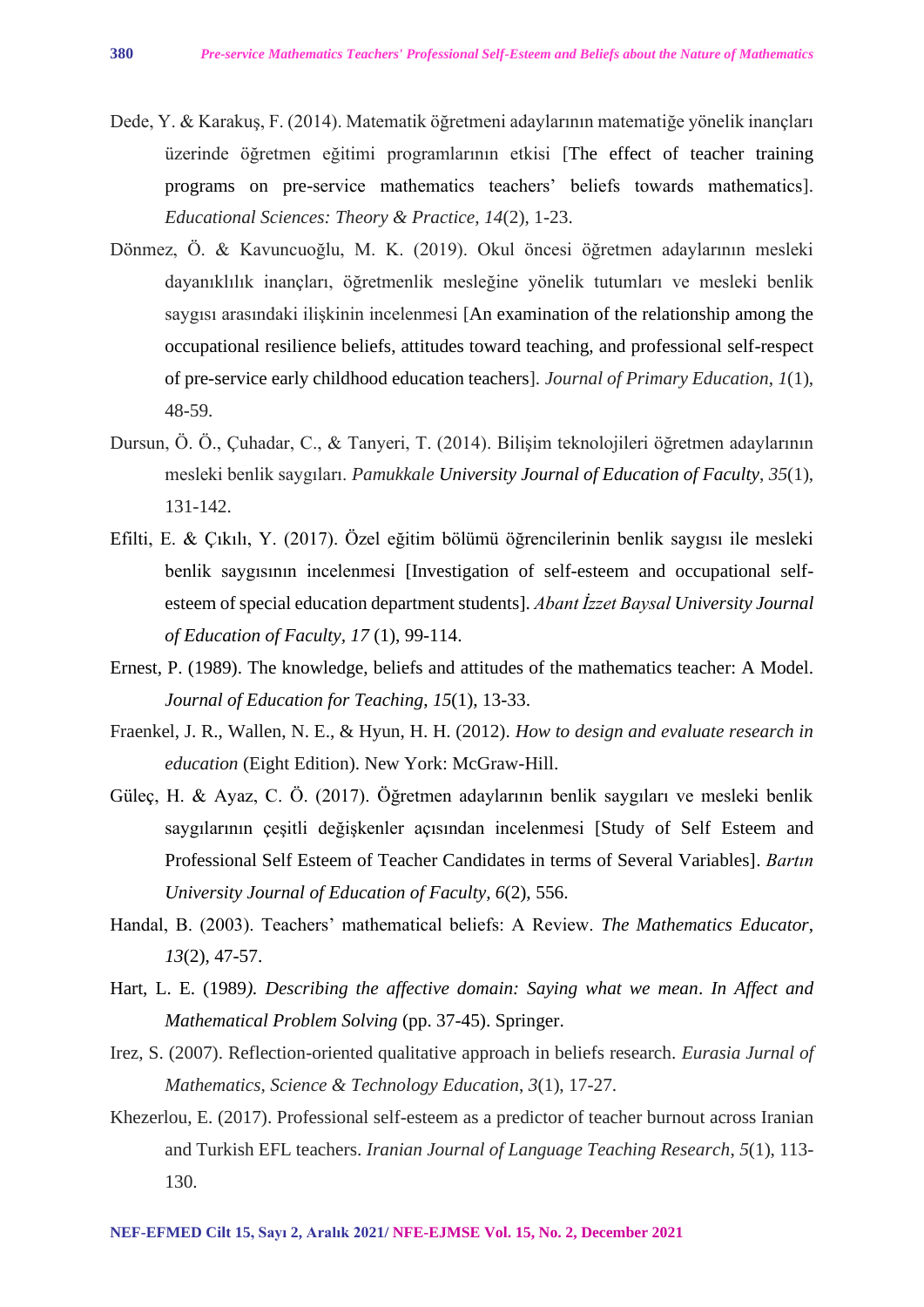- Kurt, N. & Demirbolat, A. (2020). Atama türleri bağlamında öğretmenlerin mesleki benlik algılarının incelenmesi [Analysis of professional self-perceptions of teachers in the context of assignment types]. *International Journal of Social Science*, *3*(2), 29-46.
- McLeod, D. B. & McLeod, S. H. (2002). Synthesis-beliefs and mathematics education: Implications for learning, teaching and research. In G. C. Leder, E. Pehkonen & G. Törner (Ed.), *Beliefs: A hidden variable in mathematics education?* (pp. 115-127). Dordrecht: Kluwer Academic Publishers.
- Merriam, S. B. (2009). *Qualitative research: A guide to design and implementation*. San Francisco, CA: Jossey-Bass.
- Ministry of National Education (MNE), (2017). *Öğretmenlik Mesleği Genel Yeterlikleri.* Öğretmen Yetiştirme ve Geliştirme Genel Müdürlüğü.
- Op't Eynde, P., De Corte, E., & Verschaffel, L. (2002). *Framing Students' Mathematıcs-Related Beliefs*. In Leder, G., Pehkonen, E. & Törner, G. (Eds.), *Beliefs: A Hidden Variable in Mathematics Educations*, (pp.13-37). Dordrecht: Kluwer.
- Pajares, M. F. (1992). Teachers' beliefs and educational research: cleaning up a messy construct. *Review of Educational Research*, *62*(3), 307-332.
- Pehkonen, E. (2004). State-of-art in mathematical beliefs research. In M. Niss (Ed.), *Proceedings of the 10th International Congress on Mathematical Education* (pp. 1-14). Roskilde, Denmark: Roskilde University.
- Philipp, R. A. (2007). Mathematics Teachers' Beliefs and Affect. F. K. Lester (Ed.), Second Handbook of Research on Mathematics Teaching and Learning. 1. Cilt, (ss. 257-315). Charlotte, NC: Information Age Pub.
- Philippou, G. N. & Christou, C. (1999). Teachers' conceptions of mathematics and students' achievement: A crosscultural study based on results from TIMMS. *Studies in Educational Evaluation*, 25, 379-398.
- Polat, Ö. & Balaban, S. (2021). Okul öncesi öğretmenlerinin mesleki profesyonellikleri ile mesleki benlik saygıları arasındaki ilişkinin incelenmesi [Analyzing of the relationship between occupational professionalism and professional self-esteem of preschool teachers]. *Bolu Abant İzzet Baysal University Journal of Education of Faculty, 21*(3), 1063-1082.
- Ponte, J. P. (1994). Knowledge, beliefs and conceptions in mathematics teaching and learning. L. Bazzini (Ed.), *Theory and Practice in mathematics mathematics education: Proceeding of the V Conference for the Systematic Cooperation Between the Theory in*